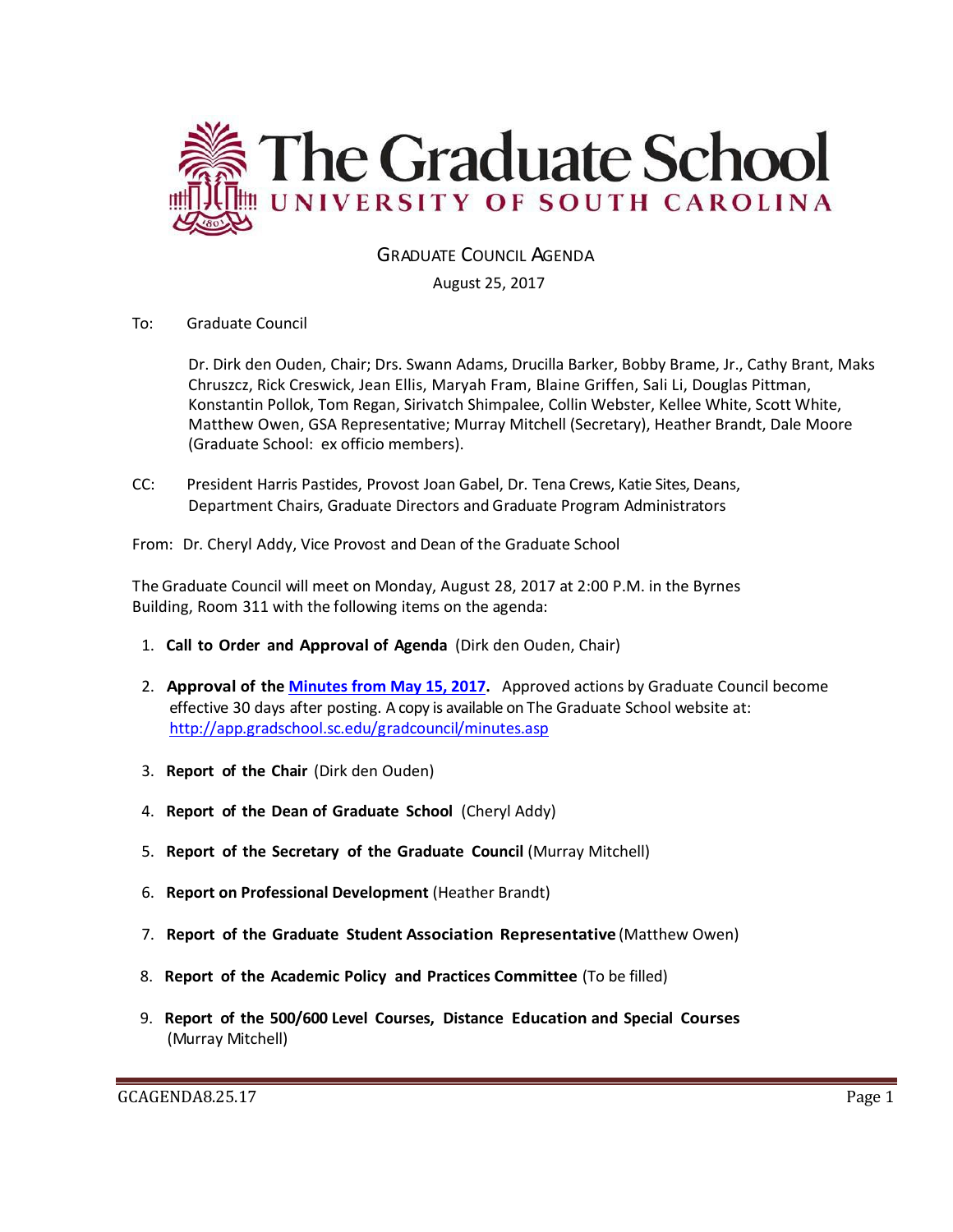A listing of 500/600 Level Courses is presented to Council for informational purposes only.

**ANTH 521** (3) Business Anthropology (Cross listed with IBUS 521; New Course Proposal; Fall 2017) **ECIV 531** (3) Design of Earth Structures (New Course Proposal; Fall 2017)

- **EDEX 646** (3) Advanced Procedures for Assessment in Early Childhood Special Education (New Course Proposal; Fall 2017)
- **EDRM 878** (3) Research Methods in Adult Motivation (Summer 2017)
- **FREN 501** (3) La France Contemporaine to Contemporary France (Course Change Proposal; Fall 2018 title and prerequisites)
- **FREN 510** (3) La Actualita Francaise to French Current Events (Course Change Proposal; Fall 2018 Title and prerequisites)
- **FREN 511** (3) Techniques of Literary Analysis (Course Change Proposal; Fall 2018—prerequisite change)
- **FREN 515** (3) Advanced French Stylistics (Course Change Proposal; Fall 2018—prerequisite change)
- **FREN 516** (3) French Phonology (Course Change Proposal; Fall 2018—prerequisite change)
- **FREN 517** (3) French Linguistics (Course Change Proposal; Fall 2018—prerequisite change)
- **FREN 595** (3) Selected Topics in French (Course Change Proposal; Fall 2018—prerequisite change)
- **HPEB 560** (3) Global Food, Local Health (New Course Proposal; Spring 2018).
- **IBUS 521** (3) Business Anthropology (Cross listed with ANTH 521; New Course Proposal; Fall 2017)
- **JOUR 505** (3) Language and Communications Media (Delete course; Fall 2018)
- **JOUR 544** (3) High School Journalism (Delete course; Fall 2018)
- **JOUR 574** (3) Computer-Assisted Reporting (Course Change Proposal; Fall 2018)
- **JOUR 582** (3) Photo-Visual Communications (Delete course; Fall 2018)
- **POLI 552** (3) Economic Development Policy (New Course Proposal; Fall 2017)
- **SLIS 534** (3) Knowledge Discovery Techniques (New Course Proposal; Spring 2018)
- **THEA 547** (3) Global Issues in Theatre Education (New Course Proposal; Fall 2017)

# **Distance Delivery Proposals**

None at this time

# **Special Topics Course Proposals**

**BADM 790** (3) Learning from Leaders (Fall 2017)

**COMD 707** (1) Clinical Evaluation in Communicative Disorders (Spring 2018)

**COMD 710** (2) Autism (Spring 2018)

- **COMD 710** (1) Speech Path Mgmt of Patients with Trach & Vend Dependency (Spring 2018--Distance)
- **COMD 710** (2) Speech Path Mgmt of Patients with Trach & Vend Dependency (Spring 2018—face-toface/Traditional).
- **EDRM 878** (3) Principles and Applications of Educational Research (Summer 2017)
- **EDUC 632** (3) Relationship-Based Caregiving: Principles of the Program for Infant/Toddler Care (Summer 2017)
- **EDUC 634** (3) The Institute on Energy, Economics and the Environment: A Stem Course (Summer, 2017)
- **ENHS 793** (3) Environmental Nanoscience Research (Fall 2017)
- **ENHS 793** (3) Environmental Remediation (Summer 2017)
- **ENVR 700** (3) Visions and Revisions of Nature (Fall 2017)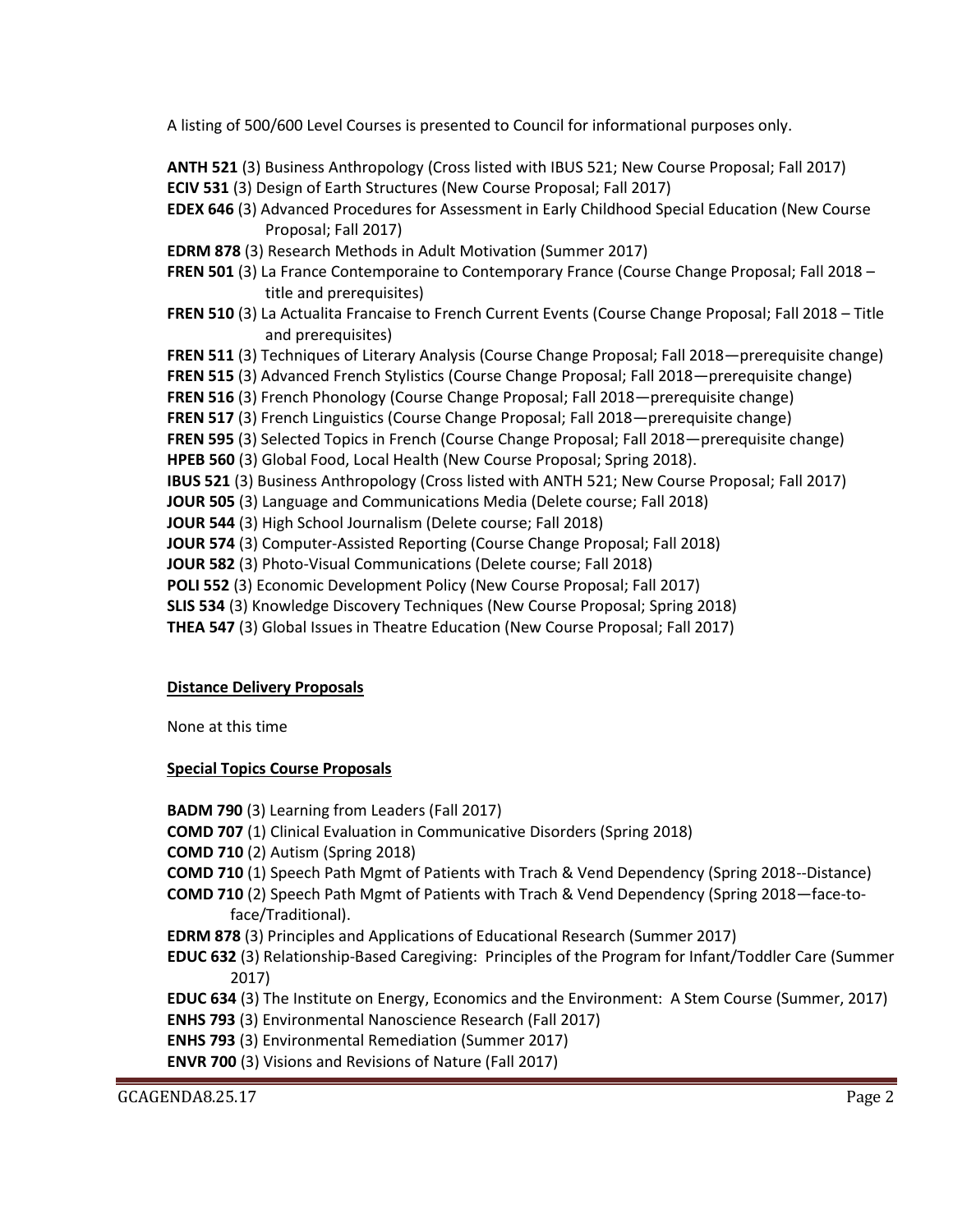**EXSC 755** (3) Research Methods in Athletic Training (Fall 2017) **EXSC 755** (3) Systematic Reviews and Meta-Analysis (Fall 2017) **HPEB 792** (3) Mass Incarceration and Public Health: Structural, Community, and Individual Impacts (Fall, 2017) supported by CRJU. **IBUS 790** (3) Social Networks and Global Leadership (Fall 2017) PEDU 555 (3) Beginning Ice Skating (Spring 2018). **SLIS 797** (3) Principles of Assessment for LIS Professionals (Spring 2018) **SOWK 768** (3) Case Management (Summer 2017)

#### 10. **Associate Graduate Faculty Nominations** (Murray Mitchell)

| Name:                | <b>Moody Crews, PhD</b>                     |
|----------------------|---------------------------------------------|
| Program:             | <b>Educational Studies</b>                  |
| Term:                | Fall 2017 - Fall 2023                       |
| Name:                | Hiram L. McDade, PhD                        |
| Program:             | <b>Communication Sciences and Disorders</b> |
| Term:                | Summer 2017 - Summer 2023                   |
| Name:                | Allen A. Montgomery, PhD                    |
| Program:             | <b>Communication Sciences and Disorders</b> |
| Term:                | Summer 2017 - Summer 2023                   |
| Name:                | <b>William Morris, PhD</b>                  |
| Program:             | <b>Educational Studies</b>                  |
| Term:                | Fall 2017 - Fall 2023                       |
| Name:                | <b>Danielle Nesbitt, PhD</b>                |
| Program:             | <b>Physical Education</b>                   |
| Term:                | Fall 2017 - Fall 2023                       |
| Name:                | <b>Sirivatch Shimpalee (PhD)</b>            |
| Program <sup>.</sup> | Chemical Engineering                        |

Program: Chemical Engineering Term: Fall 2017 – Fall 2023

# 11. **Fellowships and Scholarships Committee** (Scott White)

#### 12. **Report of Science, Math, and Related Professional Programs Committee** (To be filled)

Below is a list of proposals reviewed by the Committee. Each curricular action can be viewed at this Public Agenda review site: <https://www.sc.edu/programproposal/gradagenda/?id=23>